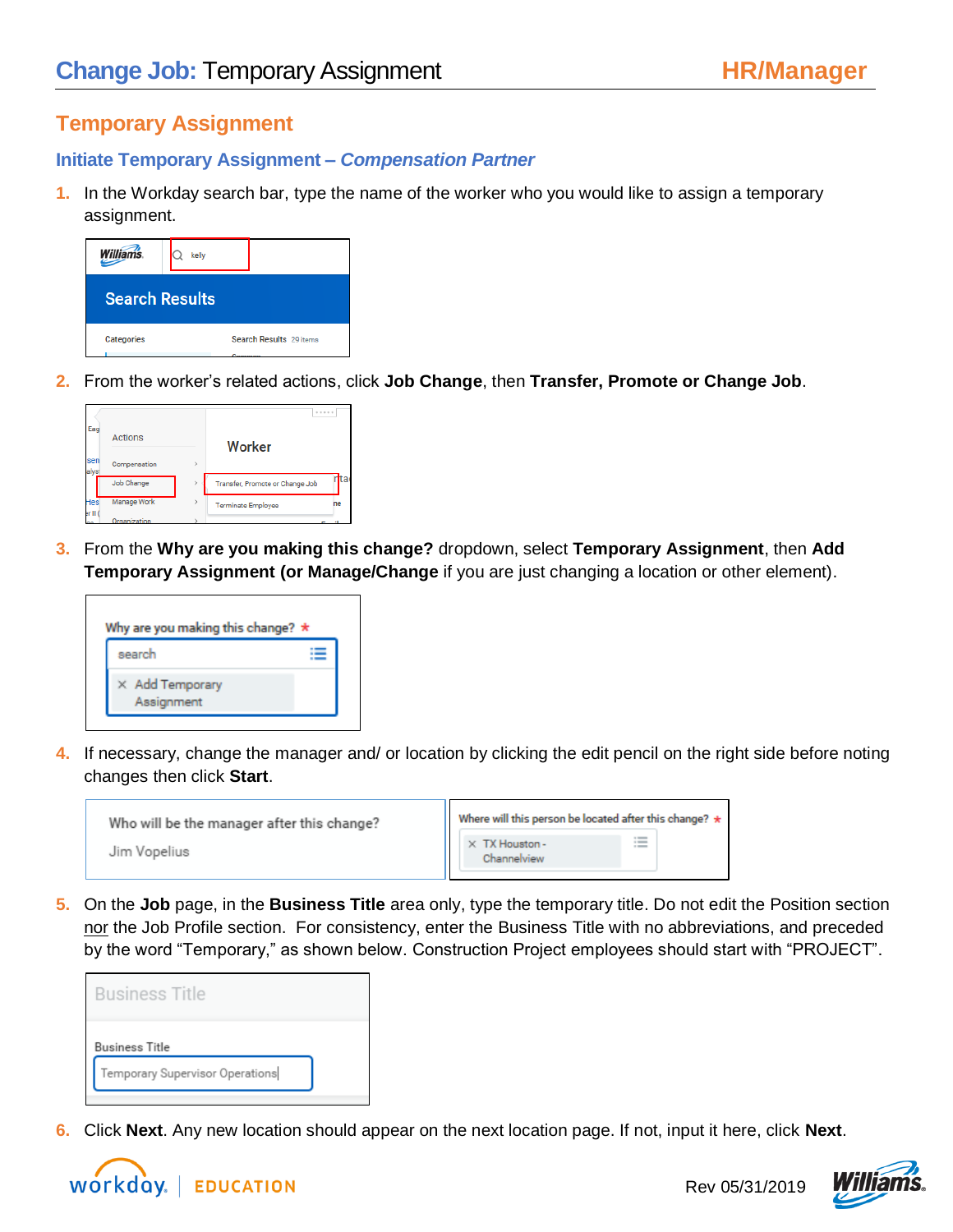**7.** On the **Details** page, under **Job Classifications**, edit **Additional Job Classifications.** Note this is different than the job classification in the administrative section that you will not edit. This field allows the assignee to show up on audit reports.

| <b>Details</b>                        |  |
|---------------------------------------|--|
| Job Classifications                   |  |
| <b>Additional Job Classifications</b> |  |

**8.** From the Additional Job Classifications dropdown, click the appropriate assignment type to note whether the employee is **Away** (>50 miles from home location and allows per diem) or **Home** on one of the following assignment types shown below (Construction or Temporary are most common)**.** 

|                                                                    | <b>Additional Job Classifications</b>                   |  |
|--------------------------------------------------------------------|---------------------------------------------------------|--|
| X PHMSA (Pipeline<br>employee) - (Dept of<br>Transportation (DOT)) |                                                         |  |
| Away                                                               |                                                         |  |
|                                                                    | 3 Results                                               |  |
| Construction Project - Away -<br>(Temporary Assignment)            |                                                         |  |
|                                                                    | Project Worker - Away -<br>(Temporary Assignment)       |  |
|                                                                    | Temporary Assignment - Away<br>- (Temporary Assignment) |  |

- **9.** Click **Next**.
- **10.** Do not alter the **Organizations** page nor **Compensation** page. The Temp Assignment Partner/Compensation edits the **Compensation** page to **add allowances** (p codes, per diems in step 14. Click **Next** until you get to the job summary page.
- **11.** Review **Job Change Summary**, then click **Submit** to send to the HRBP for review/edit before it moves to the manager.

# **Approve Job Change (for new assignments) –** *Manager and Manager's Manager*

**12.** Upon completion of the **Job Change** request, the manager will receive a Workday Action to review the lateral move (job change). Managers should open the Action for more information.





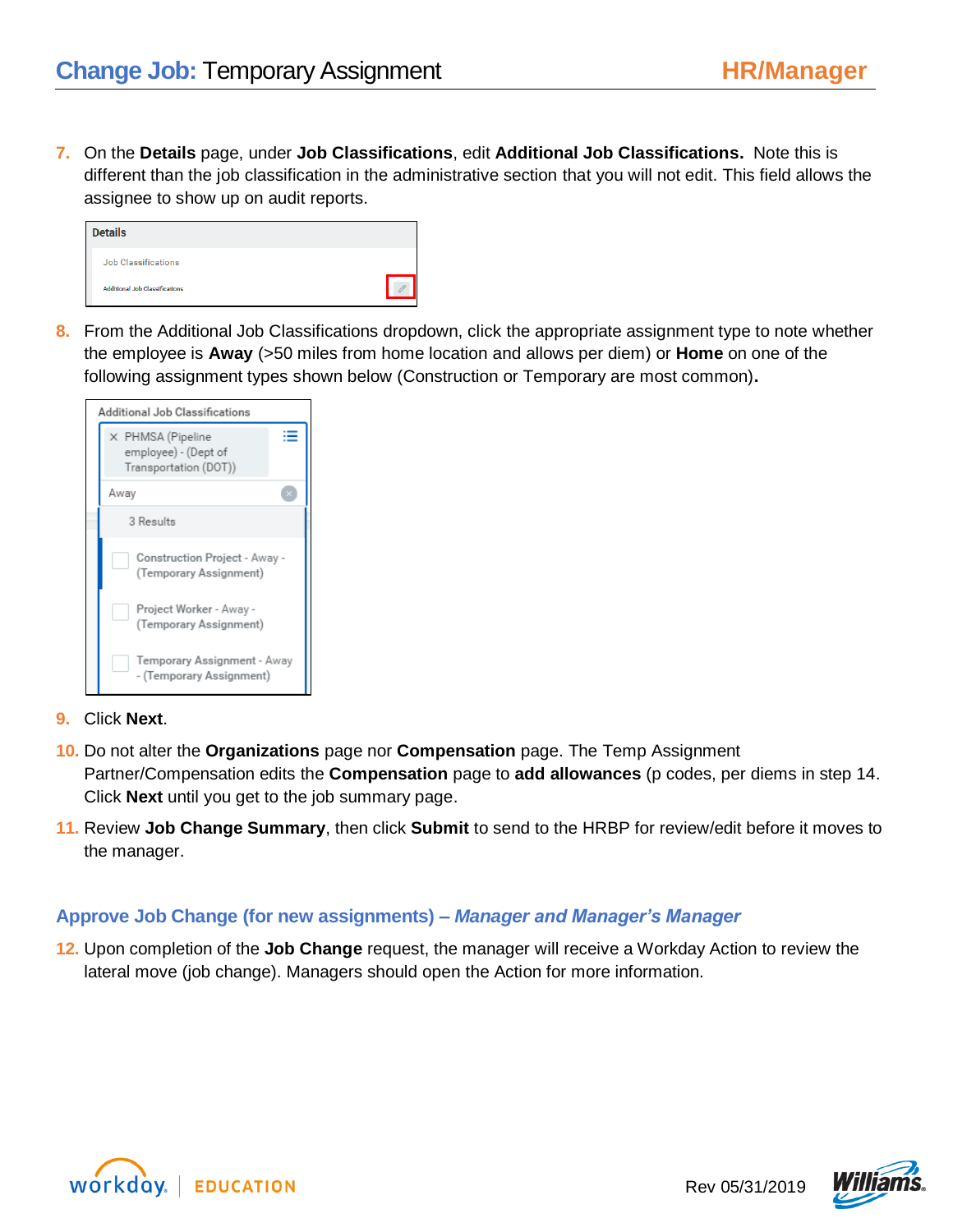Review all pages of the Job Change, noting that all changes are marked with **blue dots**. Click **Submit.**



#### **Adjust Compensation –** *Compensation Partner*

**13.** Upon approval of the Job Change by the manager, the Compensation Partner will receive a Workday Action to review the lateral move (job change). Open the Action for more information.

| <b>Inbox</b>                                                             |                 |
|--------------------------------------------------------------------------|-----------------|
| Actions (5)                                                              | Archive         |
| Viewing: All                                                             | Sort By: Newest |
| Lateral Move<br>20 hour(s) ago - Due 09/14/2018; Effective<br>09/15/2018 | Ó               |



**Note**: If the worker moving into a temporary assignment is in an exempt role, Notify Payroll to assign the correct pay group.

- **14.** Review to audit that the job details, additional job classification and location all match the Temporary Assignment form. Then go to the Compensation screen, where you will make any compensation adjustments. Here you could adjust the P Code, and/or add a per diem allowance if eligible.
- **15. To add a P Code,** scroll to **Allowance**, then click **Add**.

| Allowance                                                   |
|-------------------------------------------------------------|
| <b>Assignment Details</b><br>30.00 USD per Car @ 1 Biweekly |
| Plan Name<br>Employee Company Vehicle Assignment            |
| <b>Effective Date</b><br>01/20/2018                         |
| Add                                                         |

**16.** In the Compensation Plan dropdown, type "**P code"**, then select the appropriate **Temporary Assignment P Code %**.





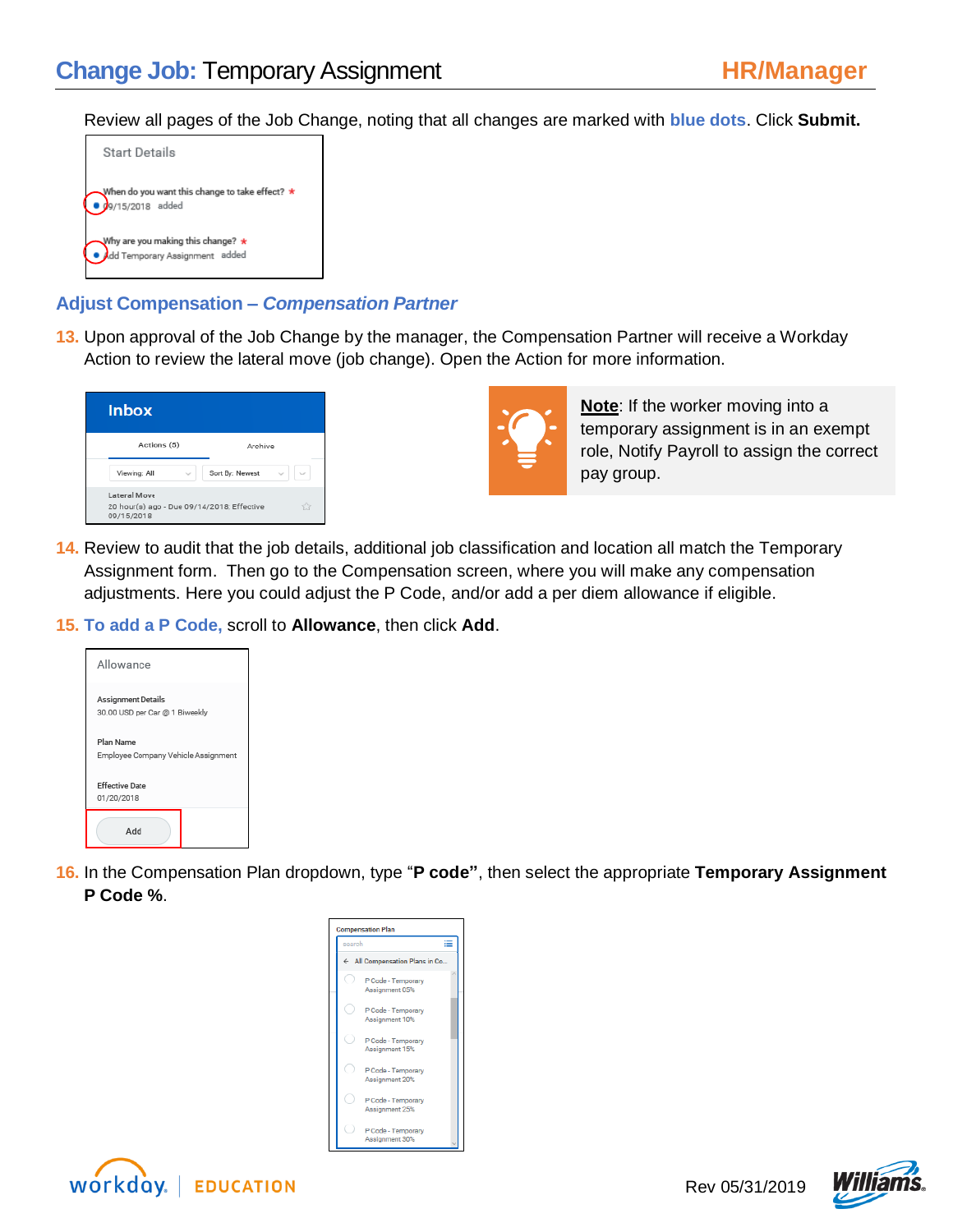#### This will auto-fill the **Percent**, **Frequency**, and dollar **Amount**.

| Allowance                                                     |  |
|---------------------------------------------------------------|--|
| <b>Compensation Plan</b><br>P Code - Temporary Assignment 10% |  |
| Percent<br>10                                                 |  |
| Frequency<br>Annual                                           |  |
| Amount<br>5,131.46                                            |  |
| Currency<br><b>USD</b>                                        |  |
| <b>Additional Details</b><br>>                                |  |

#### **17. To add a per diem allowance,** scroll to **Allowance**, then click **Add**.

| Allowance                                            |  |
|------------------------------------------------------|--|
| Assignment Details<br>30.00 USD per Car @ 1 Biweekly |  |
| Plan Name<br>Employee Company Vehicle Assignment     |  |
| <b>Effective Date</b><br>01/20/2018                  |  |
| Add                                                  |  |

**18.** In the Compensation Plan dropdown, type **"Per diem"**, then select the appropriate **Per Diem** plan as directed from the Temporary Assignment form (lodging or meal and the correct taxation).





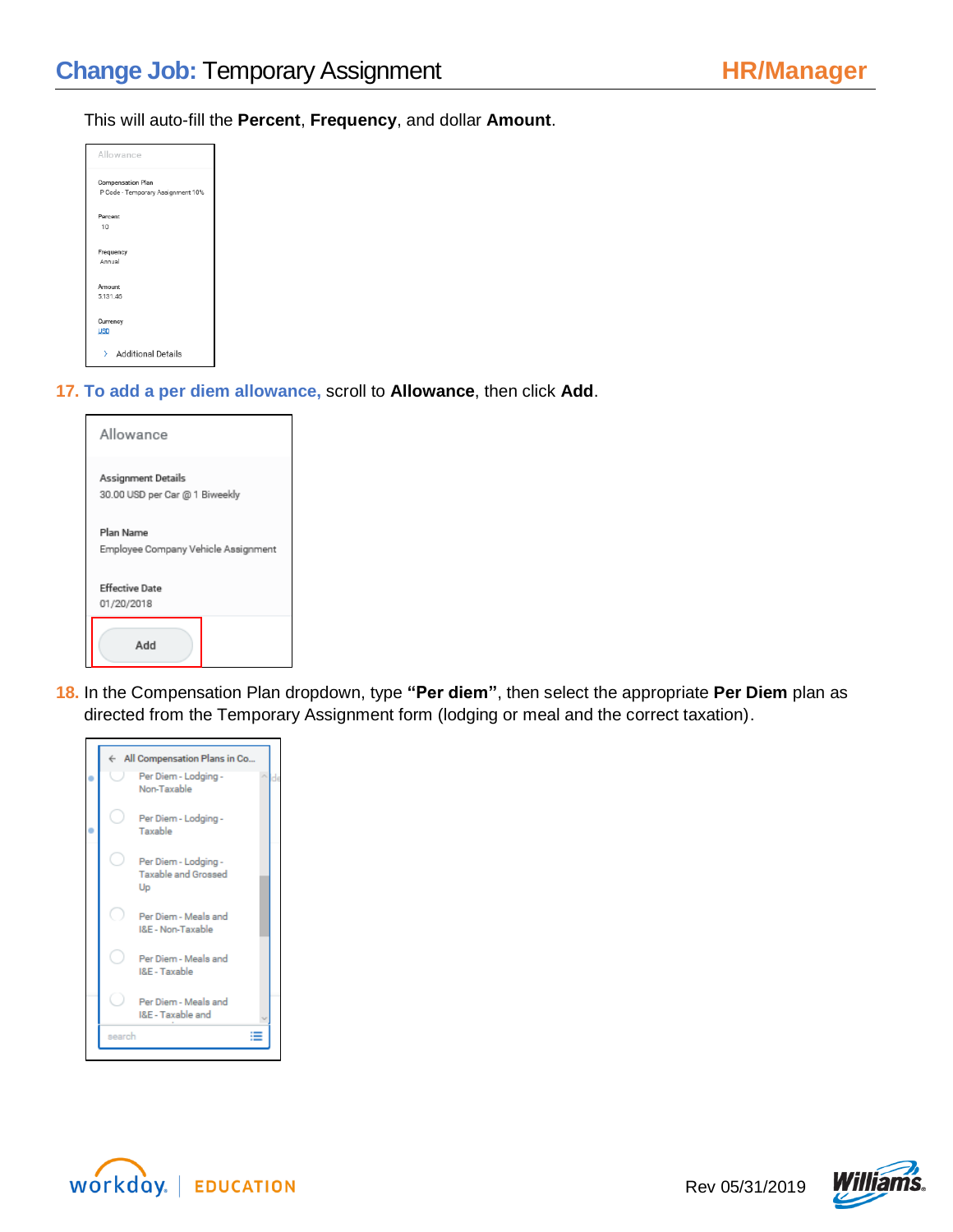**19.** The **Amount**, **Currency**, and **Frequency** will autofill, though you can adjust where necessary.



- **20.** Repeat step 17-19 for the second per diem (if eligible). Click **Approve** to complete the compensation change. The job change will be elevated for approval by the worker's manager, manager's manager, and in the case of gross-up per diem, EOT.
	- **a.** VERY IMPORTANT During manage/change temporary assignments, ALL ALLOWANCES will autoremove (including bonus and stock plans which should never be changed). Click the revert button to put removed allowances back on (p code/per diem) unless you they are part of the data changing.

#### **Assign Matrix Organization -** *Temporary Assignment Partner (Compensation)*

**21.** Following approval by the worker's manager, manager's manager, and in the case of gross-up per diem, EOT, the Temp Assignment Partner is responsible for the **Assign Matrix Organization** business process.

| <b>Inbox</b>                              |                 |
|-------------------------------------------|-----------------|
| Actions (5)                               | Archive         |
| Viewing: All                              | Sort By: Newest |
| Assign Matrix Organization: Lateral Move: | û               |
| 17 second(s) ago - Effective 09/15/2018   |                 |

- **22.** If there is no matrix manager, immediately click **Submit** to complete the action. \*NOTE\* many construction project employees will have a matrix manager on their Temporary Assignment form. Most are Construction Managers and not true leaders. Though they are listed, only someone with formal supervisory responsibilities is permitted to act as a matrix manager due to Workday security. In this case, treat this step as if there is no matrix manager and click **Submit**.
- **23.** To assign a matrix manager, click **Assign Matrix Organization**.



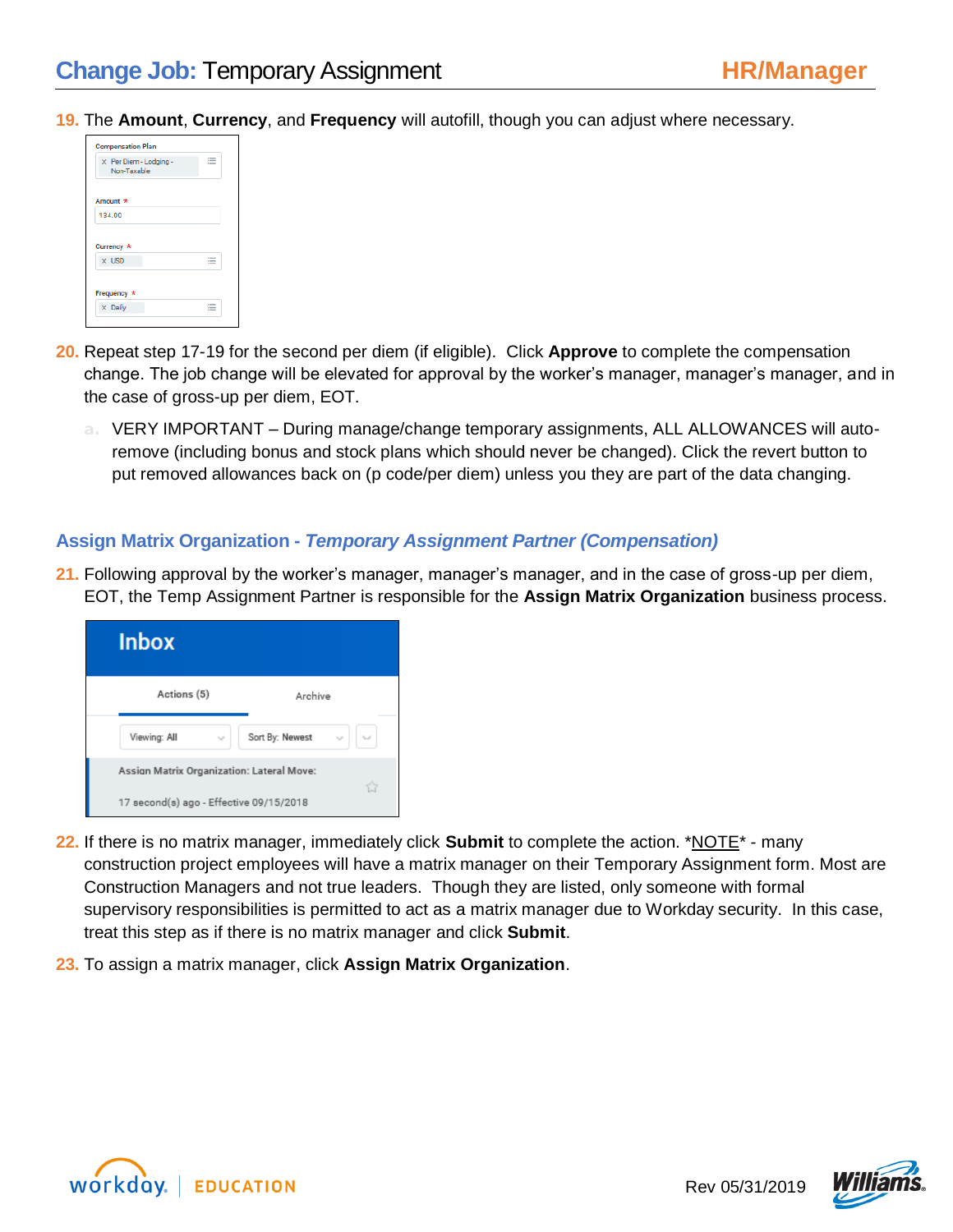| Complete To Do Assign Matrix Organization Actions |                                                                                                          |  |  |  |
|---------------------------------------------------|----------------------------------------------------------------------------------------------------------|--|--|--|
|                                                   | 17 second(s) ago - Effective 09/15/2018                                                                  |  |  |  |
| For                                               | Eagle Ford Pearsall Pipeline 2                                                                           |  |  |  |
| Overall Process                                   | <b>Lateral Move</b>                                                                                      |  |  |  |
| <b>Overall Status</b>                             | In Progress                                                                                              |  |  |  |
| Due Date                                          | 09/19/2018                                                                                               |  |  |  |
| Instructions                                      | Once you have assigned the matrix organization, please return to this To Do and click the submit button. |  |  |  |
| <b>Assign Matrix Organization</b>                 |                                                                                                          |  |  |  |

**24.** Enter the **Effective Date** and the **Worker Name** from the dropdown. Click **OK** to continue.



**25.** Select the **Matrix Organization** from the dropdown. Note that each matrix organization is named by the matrix manager. Input the name of the Matrix leader and click **submit,** then **Done** (one more step needed)**.**

| <b>Operations Tech II</b>       | $\leftarrow$ Assign Matrix Organization  |                         |
|---------------------------------|------------------------------------------|-------------------------|
| Worker                          |                                          |                         |
| <b>Supervisory Organization</b> | Eagle Ford Pearsall Pipeline 2           |                         |
| <b>Effective Date</b>           | 09/13/2018                               |                         |
| <b>Matrix Organization</b>      | 123456 Construction<br>Project ABC (Mark | 1.0000<br>$\sim$<br>$=$ |

**26.** Return to the Workday Action item and click **Submit** to complete the process.

# **Assign Costing Allocation –** *Temporary Assignment Partner (Compensation)*

- **27.** The Temporary Assignment Partner is responsible for the Assign Costing Allocation business process for per diem allowances. You will receive a Workday Action to **Assign Costing Allocation** for the worker.
- **28.** If the Temporary Assignment Form has a work order number in the project cost allocation section, open the Action in your Workday inbox, then click **Assign Costing Allocation**. This step will be completed twice – once for each per diem allowance. If your form doesn't contain anything related to project cost allocation or work order numbers, go to step 37.

| <b>Complete To Do Assign Costing Allocation Actions</b>                                                      |  |  |  |
|--------------------------------------------------------------------------------------------------------------|--|--|--|
|                                                                                                              |  |  |  |
| 36 minute(s) ago - Effective 09/15/2018                                                                      |  |  |  |
| <b>Eagle Ford Pearsall Pipeline 2</b>                                                                        |  |  |  |
| Lateral Move:                                                                                                |  |  |  |
| In Progress                                                                                                  |  |  |  |
| 09/19/2018                                                                                                   |  |  |  |
| You will need to assign costing allocations individually for both lodging and meal per diems, as applicable. |  |  |  |
| <b>Assign Costing Allocation</b>                                                                             |  |  |  |
|                                                                                                              |  |  |  |
|                                                                                                              |  |  |  |



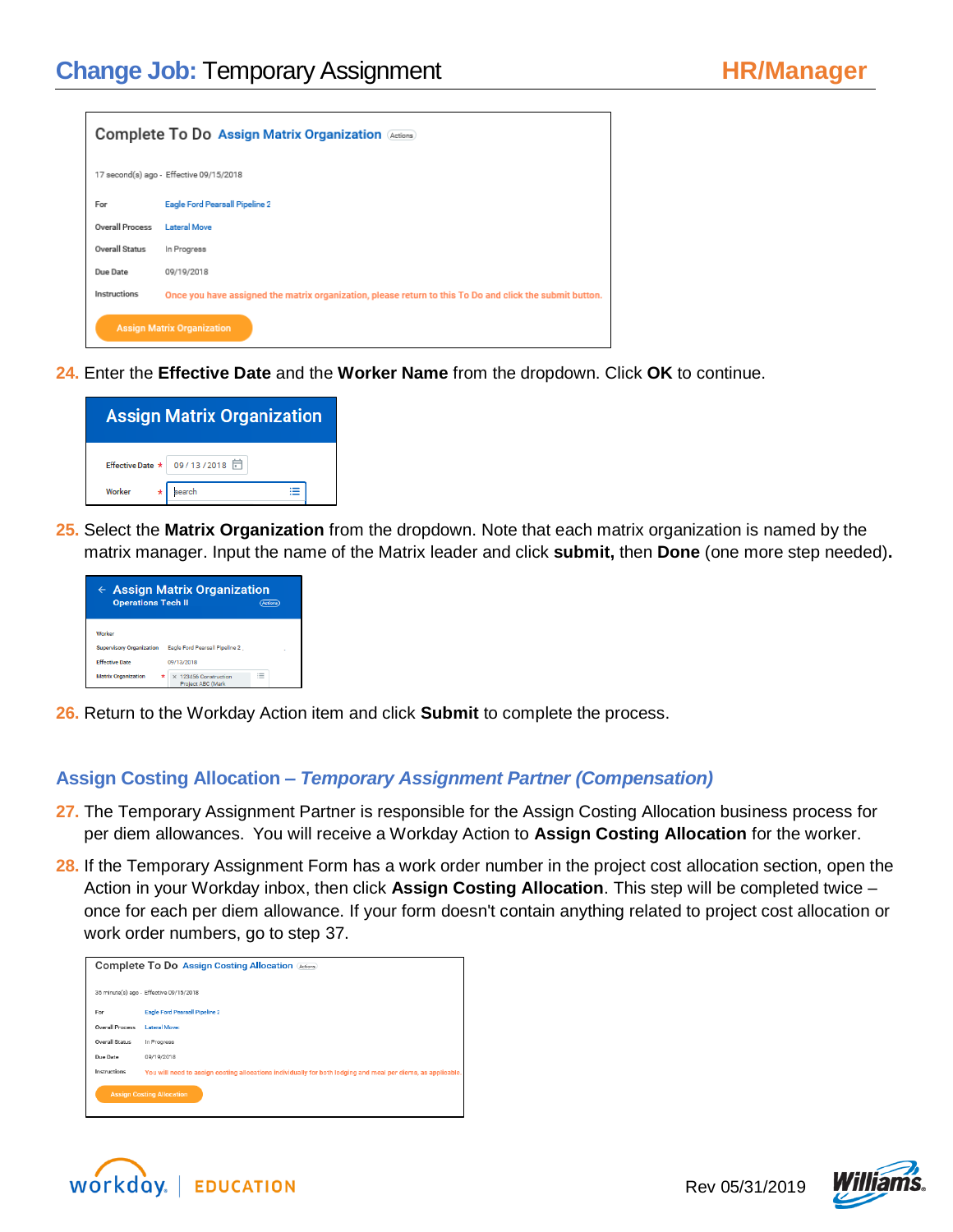**29.** Enter the **Worker** name and **Earning** only. Do NOT enter the Position or any Position Restrictions.



- **30.** Click **OK** to continue. For employees who are not on assignment or those who haven't had per diem costs allocated before, the start date will default to the current date.
- **31.** Input the **Start Date** of the assignment. Leave the end date blank.
	- **a.** \*NOTE\* If the employee has previously worked on an assignment with a cost allocation or if you are processing a location change with new work order number, there may already be data in this field. Go to step 37a, for how to process this type of individual.

| Copy Costing Allocation |                                                                                                                                                                                                              |                                                                                                                                                                                                          |                                                          |                    |                            |                       |
|-------------------------|--------------------------------------------------------------------------------------------------------------------------------------------------------------------------------------------------------------|----------------------------------------------------------------------------------------------------------------------------------------------------------------------------------------------------------|----------------------------------------------------------|--------------------|----------------------------|-----------------------|
|                         | Default Organizational Assignments (As of Start Date)<br>Start Date * 09 / 13 / 2018 日                                                                                                                       |                                                                                                                                                                                                          |                                                          |                    |                            |                       |
| <b>End Date</b>         | Cont Center: 76605 FAGLE FORD NORTH OPS<br>MM/DD/YYYYY □<br>FERC: 00000000 DEFAULT<br>Financial Company: 7029 EAGLE FORD FRANCHISE MIRROR<br>Operating Unit: 70007029 EAGLE FORD FRANCHISE INTERFACE POSTING |                                                                                                                                                                                                          |                                                          |                    |                            |                       |
| 1 item                  |                                                                                                                                                                                                              | <b>Costing Allocation Attachments</b>                                                                                                                                                                    |                                                          |                    |                            | 国式                    |
| $(+)$                   | Order                                                                                                                                                                                                        | Default (As of Start Date)                                                                                                                                                                               | Required with no Default (Must<br>have Costing Override) | *Financial Company | <b>Additional Worktags</b> | *Distribution Percent |
| $\oplus$                | $\equiv$ $\forall$                                                                                                                                                                                           | Cost Center: 76605 EAGLE FORD NORTH OPS<br>FERC: 00000000 DEFAULT<br>Financial Company: 7029 EAGLE FORD FRANCHISE<br>MIRROR<br>Operating Unit: 70007029 EAGLE FORD FRANCHISE<br><b>INTERFACE POSTING</b> |                                                          | 三                  | $\equiv$                   | 100                   |
|                         |                                                                                                                                                                                                              |                                                                                                                                                                                                          |                                                          |                    |                            | 100.00%               |

- **32. Input** the work order number (WO#) that is in the project cost allocation field of the Temporary Assignment form into the Additional Worktag field and the percentage allocation. Click **Enter**.
- **33.** A list of project tasks will come up. **Select Checkbox** next to the most appropriate task (usually Construction Inspection). Click **Enter**. This is an important part of correctly tracking project costs.
- **34.** If there are multiple work order numbers provided, click the + sign inside the circle in the left column to bring up another row and repeat for each work order number.



#### **35.** Click **Submit**, then **Done**.

**36.** From to the Workday Action item to **repeat steps 29 through 35** to complete the process again for the other per diem item. The inbox item is still incomplete.



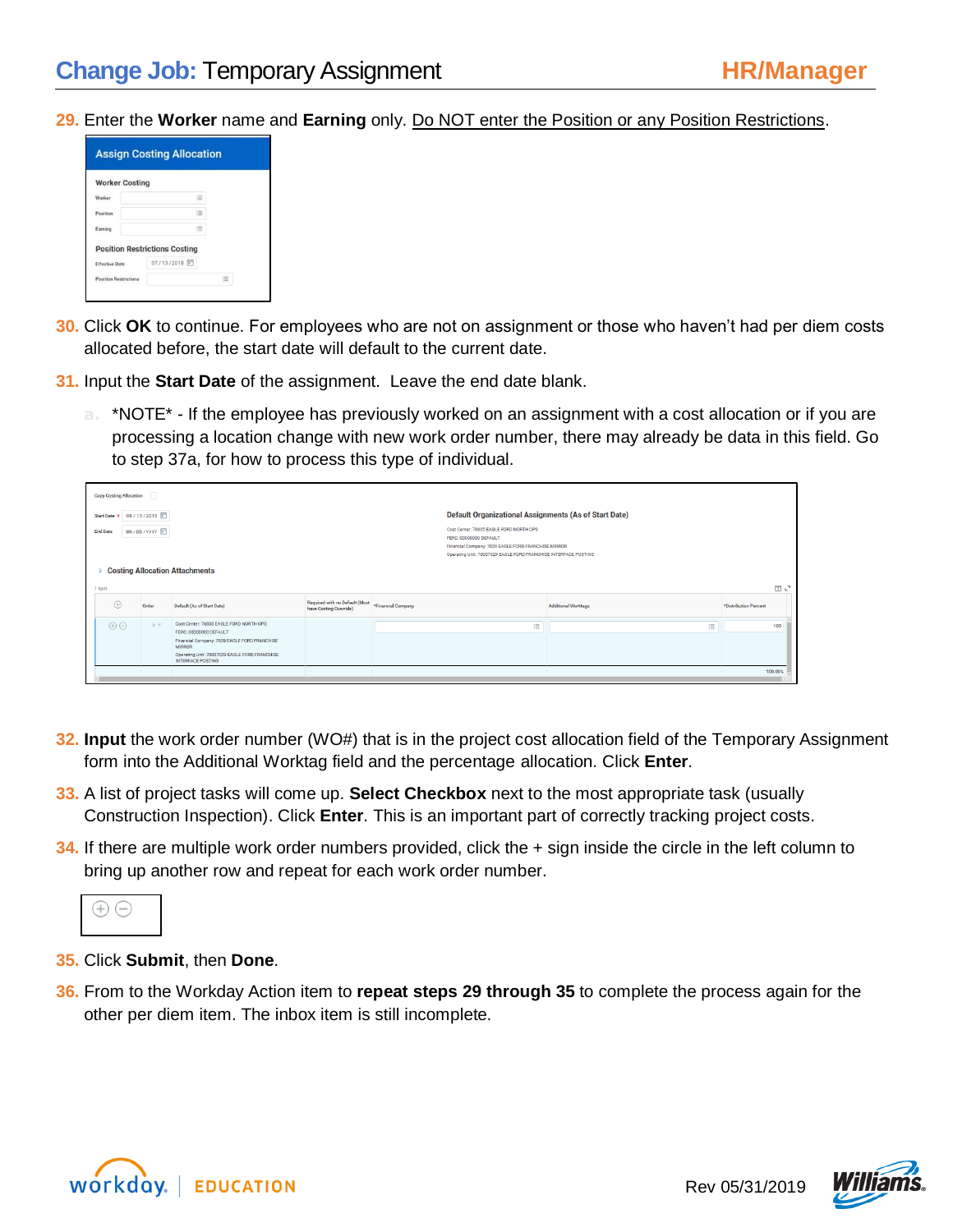**37.** Go back to the inbox item and click **Submit** to complete the cost allocation inbox item.

- **a.** If you are processing a location change or just inputting a new work order project cost allocation for a temporary worker, data will already be in the field shown in step 36 above.
- **b.** You will need to put an end date on the existing per diem allocation (usually the date the other location/assignment wraps up), then click the **Add button** to input the start date for the new allocation and complete steps 29-35. In the example below, the person ends 6/7 and needs to add a new code.

| Start Date * |                   | 03/02/2019 日                         |                                                                   |                                                          | <b>Default Organizational Ass</b>                                                 |
|--------------|-------------------|--------------------------------------|-------------------------------------------------------------------|----------------------------------------------------------|-----------------------------------------------------------------------------------|
| End Date     |                   | 06/07/2019 同                         |                                                                   |                                                          | Cost Center: 21421 - TACTICAL PROJECTS CI<br>FERC: 85000001 TRANSM SUPERVISION&EN |
|              |                   |                                      |                                                                   |                                                          | Financial Company: 2080 TRANSCONTINENT<br>Operating Unit: 20002080 TRANSCONTINENT |
| ≻            |                   |                                      | <b>Costing Allocation Attachments</b>                             |                                                          |                                                                                   |
| 1 item       |                   |                                      |                                                                   |                                                          |                                                                                   |
| $^{(+)}$     |                   | Order                                | Default (As of Start Date)                                        | Required with no Default (Must<br>have Costing Override) | Worktags                                                                          |
| $^{(+)}$     | $\left( -\right)$ | $\overline{\mathbb{v}}$ $\mathbb{v}$ | Cost Center: 21421 - TACTICAL PROJECTS CONSTRUCTION<br>MANAGEMENT |                                                          | Financial Company: 2080 TRANSCO                                                   |
|              |                   |                                      | FERC: 85000001 TRANSM SUPERVISION&ENGINEERING                     |                                                          | Operating Unit: 20002080 TRANSCC                                                  |
|              |                   |                                      |                                                                   |                                                          | Project Plan Task: (CAP) 1211462 -<br>Construction, Inspection                    |
|              |                   |                                      |                                                                   |                                                          |                                                                                   |
|              |                   |                                      |                                                                   |                                                          |                                                                                   |
|              |                   |                                      |                                                                   |                                                          |                                                                                   |
| Remove       |                   |                                      |                                                                   |                                                          |                                                                                   |
| Add          |                   |                                      |                                                                   |                                                          |                                                                                   |

# **Generate Temporary Assignment Letter –** *Compensation Partner*

**38.** The Compensation Partner is responsible for generating the Temporary Assignment Agreement and will receive a Workday Action prompting them to do so.



**39.** Workday will default much of the information, but you should review the letter and adjust, entering specific data when necessary. For the end date, highlight pre-populated text and input "TBD". You may have to manually input the Matrix Manager name. Be sure the correct per diem amounts show and the correct taxation. Verify the start date and pcode. If there are no allowances, input NONE.



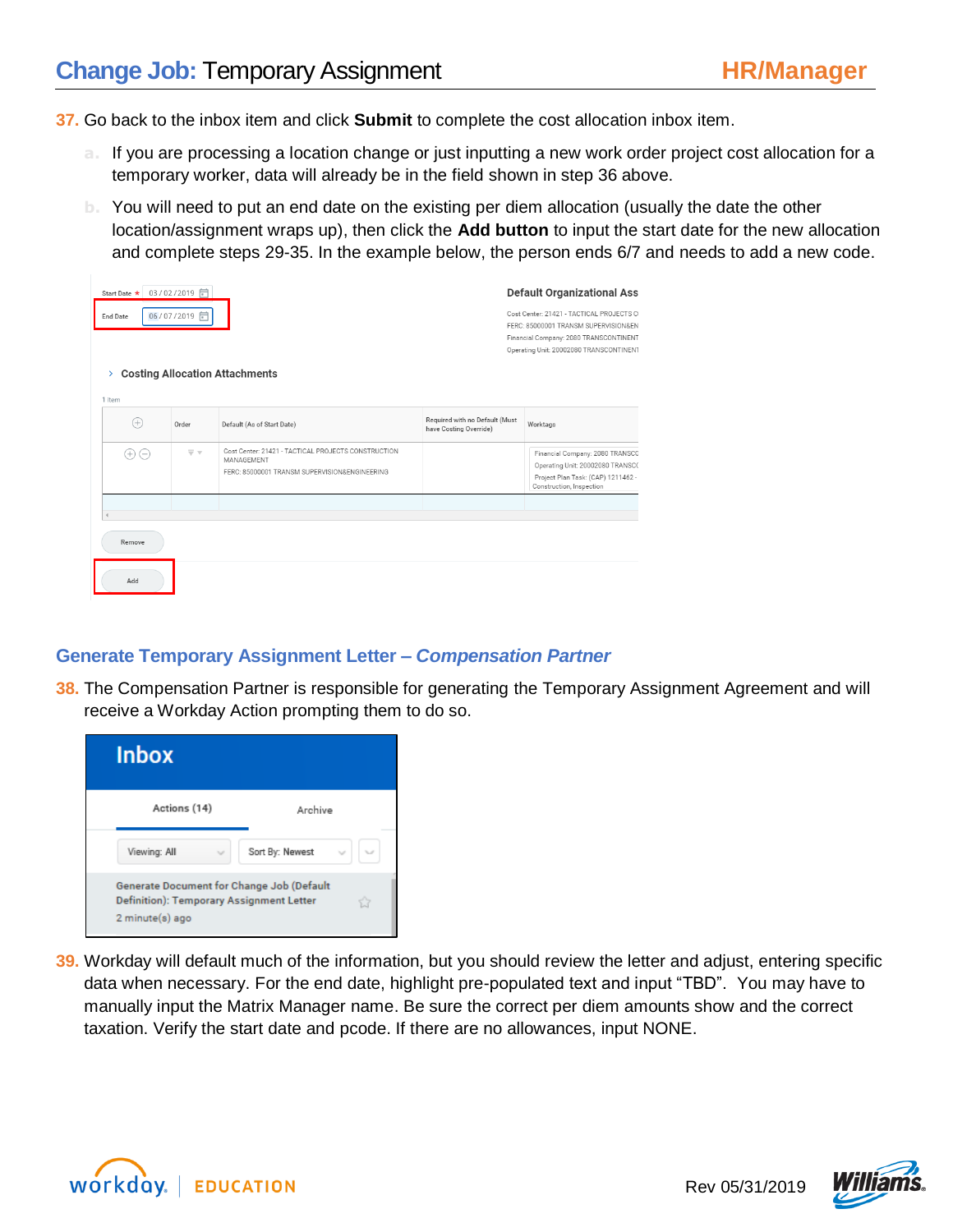|                      | Generate Document Generate Document for Change Job (Default Definition): Temporary Assignment Letter Action |    |
|----------------------|-------------------------------------------------------------------------------------------------------------|----|
| 2 minute(s) ago      |                                                                                                             |    |
| <b>Document Name</b> | Temporary Assignment Letter                                                                                 |    |
| Document *           | Normal $\vee$ <b>B</b> $I$ <b>U</b> $A \vee$ $\equiv$ $\Diamond$                                            | J. |
|                      | Temporary Assignment Agreement                                                                              |    |
|                      | PLEASE RESPOND TO THIS AGREEMENT WITHIN 48 HOURS OF RECEIPT                                                 |    |
| <b>View PDF</b>      |                                                                                                             |    |

**40.** The Compensation Partner can put a note in the business process instructing the employee to eSign the letter. None of the changes go into effect until the employee signs.



**Note**: The HRBP and employee can view the letter on the employee's Personal tab.

**41.** Click **Submit** to distribute the letter to the employee, who will sign the document via DocuSign, completing the Temporary Assignment process.

| Review Documents for Lateral Move: Roy                                                                                                                                                                                                                                                                                                                                 | ÷ |
|------------------------------------------------------------------------------------------------------------------------------------------------------------------------------------------------------------------------------------------------------------------------------------------------------------------------------------------------------------------------|---|
| 2 midd ago - Effectue BR/ES/2016                                                                                                                                                                                                                                                                                                                                       |   |
| <b>Documents</b>                                                                                                                                                                                                                                                                                                                                                       |   |
| <b>Instructions</b><br>PLEASE RESPOND TO THIS AGREEMENT WITHON 40 HOURS OF RECEIPT<br>Please click the eSign by DocuSign below to electronically sign this document. Once you have finished signing the document, please click<br>the submit button.                                                                                                                   |   |
| Temporary Assupptrent Letter 2018-08-23 12,06 CET pdf.                                                                                                                                                                                                                                                                                                                 |   |
| Club the better butter to arrange. Platean econ that when agreed decomposite you will be beenly fitted be fair to be in read to wait to all a first amount for the disposant status of the documents to be undertaken as the d<br>(an audated the biblio built. Please suit until you are indiverted to Warking Selver you coust your browner.)<br>ethical by bluesday |   |

# **Remove Temporary Assignment –** *Temporary Assignment Partner*

- **42.** In the Workday searchbar, type the name of the worker for whom you would like to remove a temporary assignment.
- **43.** From the worker's related actions, click **Job Change**, then **Transfer, Promote or Change Job**.

| Eag            | <b>Actions</b>        |               | Worker                                  |
|----------------|-----------------------|---------------|-----------------------------------------|
| sen<br>alyst   | Compensation          | $\,$          |                                         |
|                | Job Change            | $\mathcal{P}$ | ntac<br>Transfer, Promote or Change Job |
| Hes<br>er II i | Manage Work           | $\rightarrow$ | ne<br><b>Terminate Employee</b>         |
| ee             | Organization          | $\mathbf{A}$  | Email                                   |
|                | Payroll               | $\mathcal{P}$ | <b>Work A</b>                           |
| othe           | Personal Data         | $\mathbf{S}$  |                                         |
|                | Talent                | S             | 9013N                                   |
|                | <b>Time and Leave</b> | $\mathbf{S}$  |                                         |



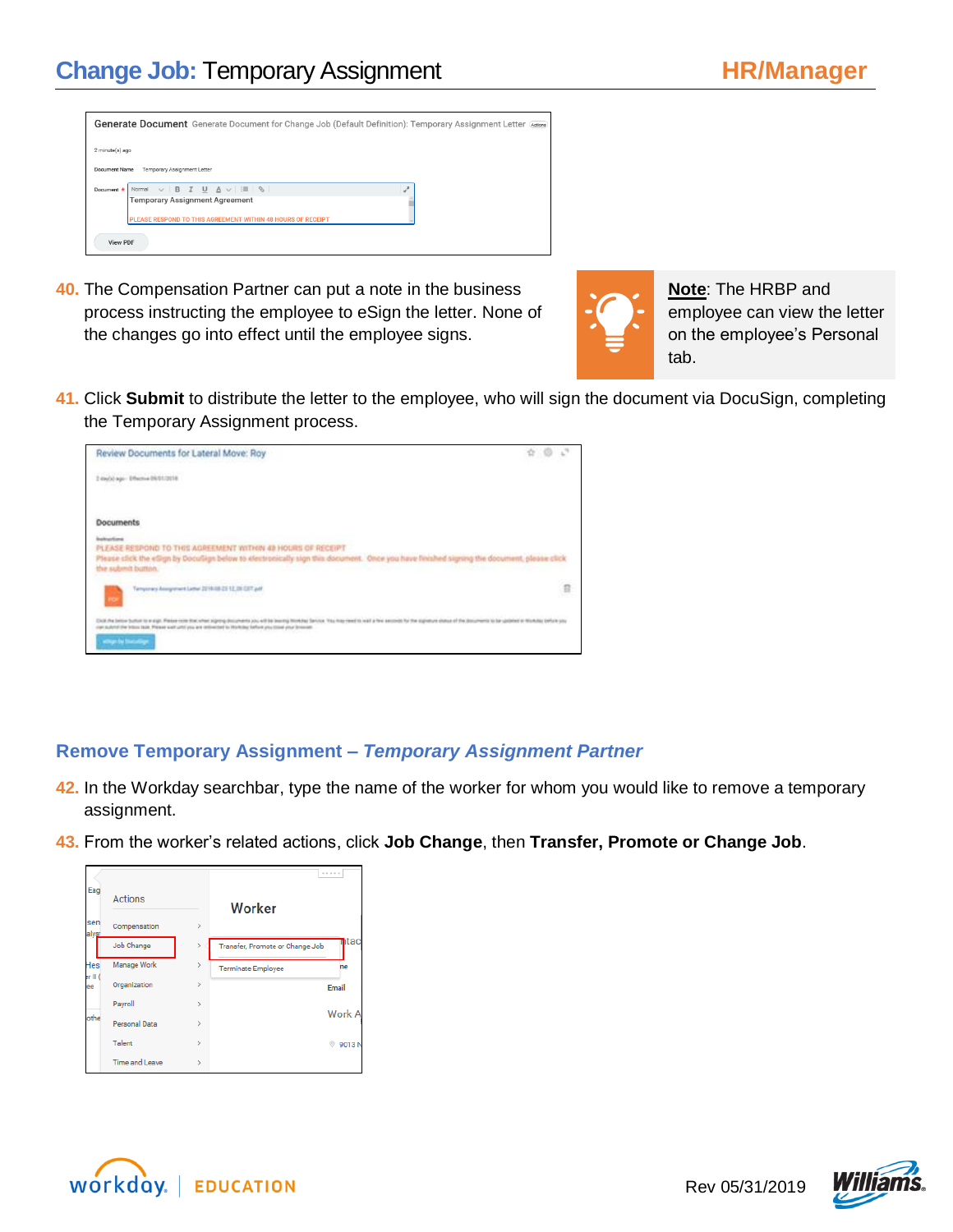**44.** From the **Why are you making this change?** dropdown, select **Temporary Assignment**, then **Remove Temporary Assignment**.

| Why are you making this change? $\star$ |  |  |  |
|-----------------------------------------|--|--|--|
| search                                  |  |  |  |
| X Remove Temporary<br>Assignment        |  |  |  |

- **45.** Make sure the **Location** reflects the original work "home" location noted on the Temp Assignment form.
- **46.** Click **Start** to continue.
- **47.** On the **Job** page, adjust the **Business Title** so that it reflects the **Job Profile** title (remove Temp or PROJECT titles).

| Job Profile                                         |  |
|-----------------------------------------------------|--|
| Job Profile $\star$                                 |  |
| $\times$ 20125 - Operations<br><b>Technician II</b> |  |

**48.** On the **Details** page, under **Job Classifications**, edit **Additional Job Classifications** to remove the temporary job classification by clicking the "x" next to the Home or Away. This will remove the employee from any Temporary Assignment audit reports.

| <b>Details</b>                        |  |
|---------------------------------------|--|
| <b>Job Classifications</b>            |  |
| <b>Additional Job Classifications</b> |  |

- **49.** Click **Next** until you reach the **Compensation** page. Workday will remove all temporary assignment-related compensation elements, such as P Code or per diem allowances. Verify that this is done accurately and be sure the bonus, merit and stock plans do not fall off. If they do, click the revert arrow.
- **50.** Click **Next**, then **Submit** to complete the request. You will receive a To Do to **Remove Matrix Organization**. If there is no matrix manager, go to step 55 and make a comment as needed.
- **51.** Click **Remove from Matrix Organization**.